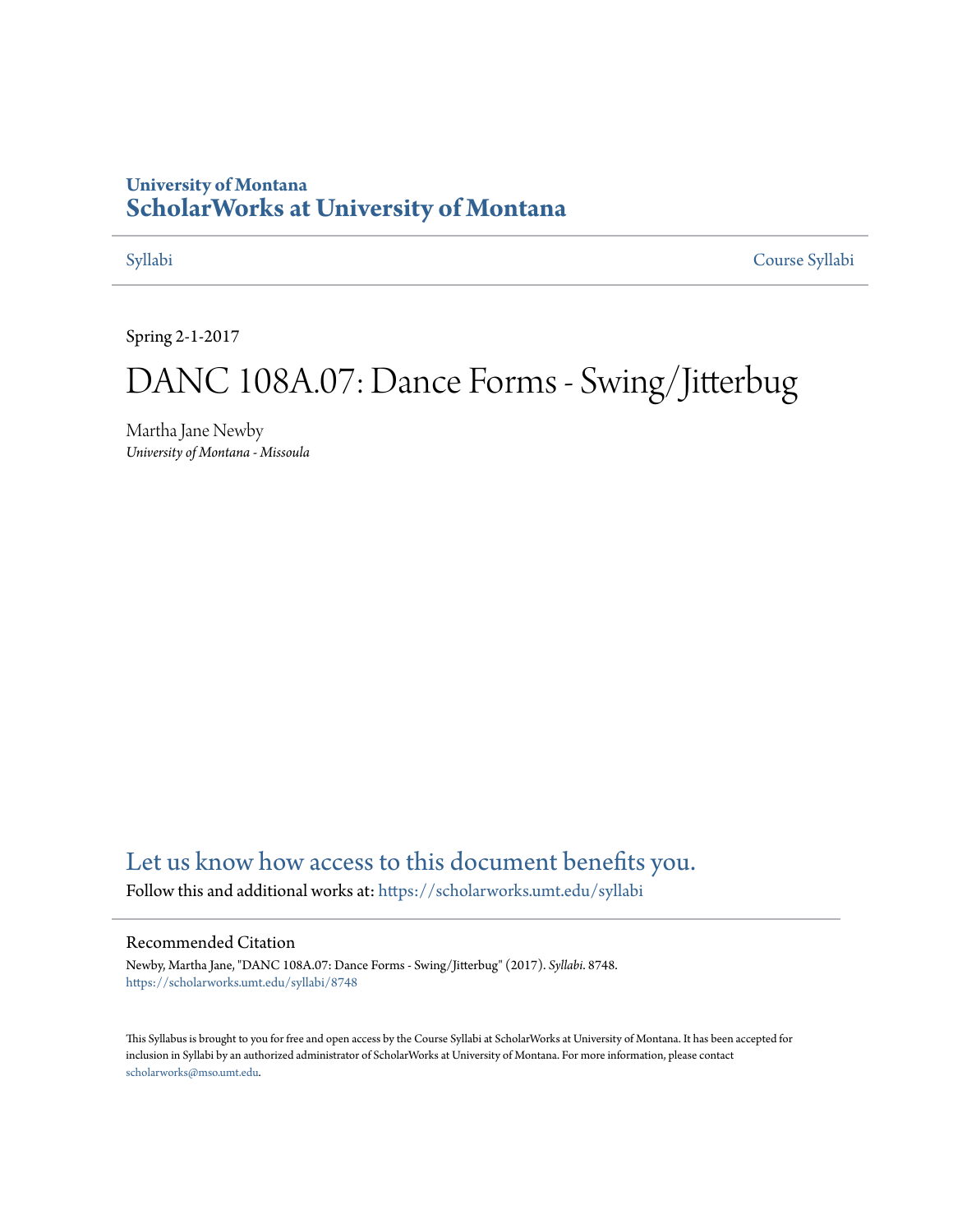University of Montana *Theatre* **&** *Dance*

## **Swing Class Syllabus Instructor: Martha Jane**

Martha Jane's Uptown Dance 1008 Burlingtion Ste. D Missoula MT 59801 406 640 3262 marthajanedance@yahoo.co

**Dance Forms: Swing/Jitterbug - 34684 - DANC 108A - 07 Class 5:00 pm - 5:50 pm M** 

**Dance Forms: Swing/Jitterbug - 34685 - DANC 108A - 08 Class 4:30 pm - 5:20 pm T** 

Classes meet once weekly from Jan 23, 2017 - May 5, 2017 with the following exceptions: Monday, February 20 Presidents Day – No Classes, Offices Closed Monday-Friday, March 20-24 Spring Break Place: Martha Jane's Uptown Dance (MJUP), 1008 Burlington Suite D, Missoula MT 59801 Instructor: Martha Jane Newby (email: [marthajanedance@yahoo.com\)](mailto:marthajanedance@yahoo.com) ph# (406) 640 3262

**Overview:** An introduction to the various forms of Swing dance. This can include rodeo swing, single, double and triple rhythms in Eastern Swing, sometimes West Cost Swing and even some Lindy Hop – the original "jitterbug". In addition we will touch on two-step and polka. Students will be introduced to the basics of frame, lead and follow techniques, dance posture, floor craft and safety.

**Objective:** Learn the basics of Swing dancing and acquire the skills necessary to participate at a dance safely and courteously, as well as to become more in demand as a dance partner. The main objective is to be able to dance to at least 80% of anything played at a partner dance musically, safely and courteously as well as learn about five connections in social dancing, the importance of musicality and how to play with it, dance vocabulary, technique and the function of technique, footwork, floor craft and expressiveness with the largest emphasis on respectful safe partnership and how to help you partner, and therefore yourself feel and become successful as partner dancers.

Have fun and develop an increased appreciation for partner dancing.

#### **Text and Materials**:

Required: Suede soled shoes within two weeks of the first class. This can be any form of dance shoe with a suede sole be it suede sole ballet slippers, suede sole jazz shoes, suede sole dance sneakers, or suede sole ballroom/latin shoes.

#### **Safety:**

Let the instructor know if you have any preexisting injuries or if you are pregnant. Immediately report any in-class injuries to the instructor. Listen to your body and go at your own pace.

#### **Academic Misconduct and the Student Conduct Code**

All students must practice academic honesty. Academic misconduct is subject to an academic penalty by the course instructor and/or disciplinary sanction by the University. All students need to be familiar with the Student Conduct Code. The Code is available for review online at [http://www.umt.edu/vpsa/policies/student\\_conduct.php.](http://www.umt.edu/vpsa/policies/student_conduct.php)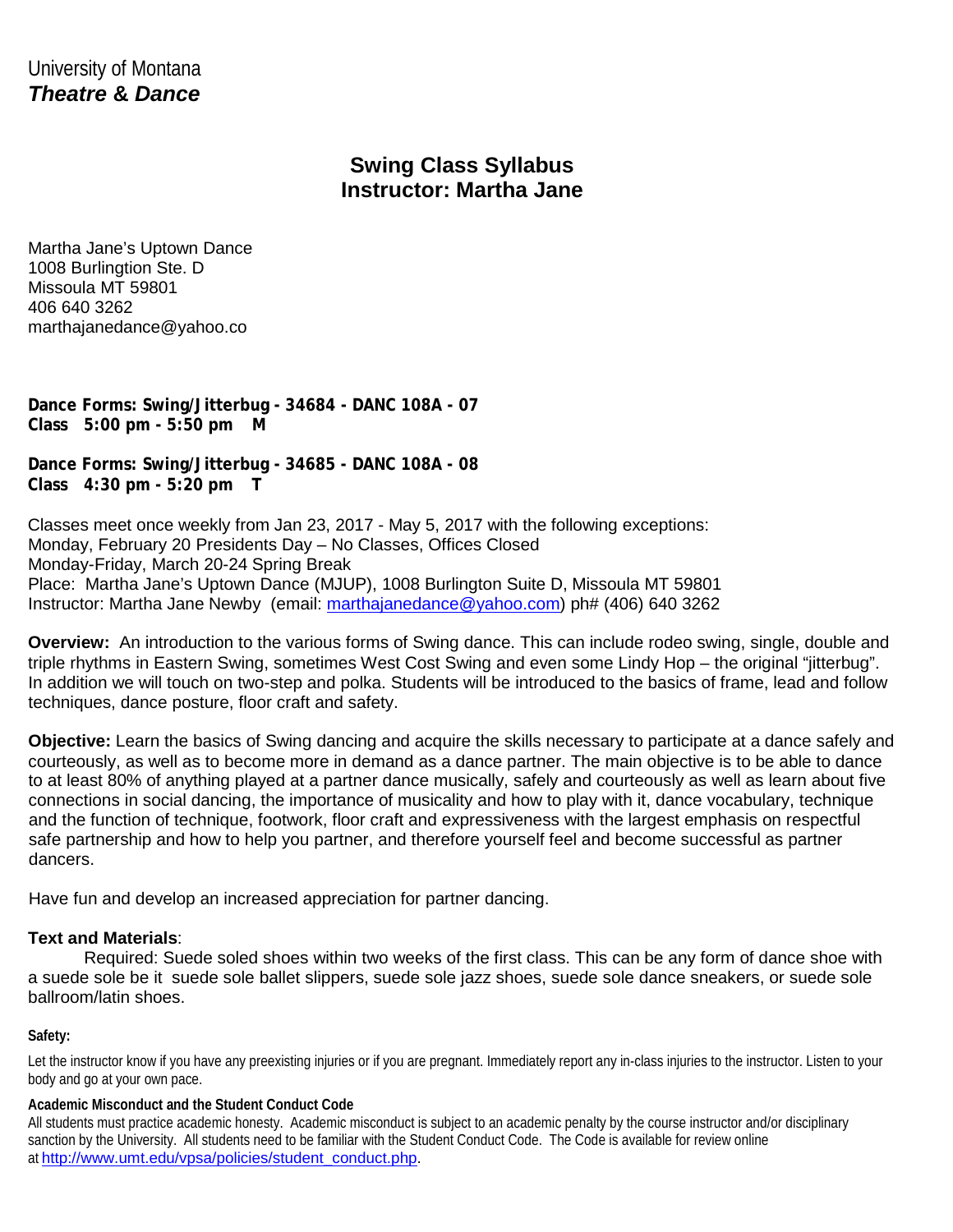### **Requirements: NO STREET SHOES, FOOD OR DRINK, OR CELL PHONES ALLOWED IN THE DANCE STUDIO**

 -come to every class prepared to dance wearing **CLEAN** comfortable clothing and dancing in socks or in suede bottom shoes. Be prepared to dance with every student in class and do all you can to help them feel like dancers. Each student becomes a text for every other student. Exercise good hygiene as you will be dancing with everyone else in close proximity and the odors presented by unfriendly bacteria collecting to old sweat are most unappreciated by your dance partners and your instructor. Avoid all perfumes and colognes. Many people are allergic. Do what you can to minimize you breath announcing what you've just eaten as well. Avoid all altering substances prior to class. Believe me, even if it makes you feel like you are dancing better, it will not make your dance partners feel that way and is most unfair to the others dancing with you. If anyone is interested in sources for shoes, contact the instructor.

#### Weekly class notes kept in notebook

Students must and attend all but two classes and participate in all but three. This translates into students being allowed two absences and one sit out. These absences are for school related things which require mandatory attendance of student, serious illness, break downs, family emergency etc. If student uses absences for other things they will still pass as long as they do not exceed the maximum absences for any reason.

A sit out is not a study hall. During a sit out student will focus on class and take notes that will be turned in at end of class.

Suede soled, soft heeled shoes are required by week 3

First tardy is a warning, second is an absence

Write one midterm of 200-300 words on what you most need to improve, what you can do to help that happen and what you think would help your dancing skills to have more of in the class, and email to instructor the week of midterm. The primary focus of this paper needs to be on what you can do to help yourself improve. What you want to accomplish in the remainder of the class and how you plan to get there.

Write one final of 250-300 words on what you learned by participating in class / your class experience.

**Recommendations:** Wash your hands before and after class to avoid spreading/ contracting unfriendly germs and carry hand sanitizer.

**Attendance/ Grading:** The following must be met to receive a C. If taken C/NC student must be performing at a 'C' level to receive credit. If any of the following requirements are not met, the student will not receive credit. Each student is allowed to not participate for 3 class hours. In these classes that means that you can totally miss 2 classes and have one sit out (sit and observe one class). Please save your absences for the end of the semester. Things, including injury, accidents, deaths in the family and other unforeseen things will come up. If you have chosen to use your absences for unnecessary things and something comes up that you can not attend the class you will fail so please save them for the end of the semester. It is also very unfair to all the other students to have to dance with someone who is sick because that person has used their non-participation hours. In the swing classes you are also allowed one make up. This means that if you have to not participate for more than three classes you may attend one of the classes held another night. THIS MAY ONLY HAPPEN ONCE! Again, please use it wisely. The make up has to happen within the week either prior or after the class missed. If you know ahead of time that you might miss your class you could do your one makeup either on one of the three other classes prior to the class you must miss or one of the three other classes after the class you miss. By your next class it is too late to make up the class you have missed. Classes will start on time. If you are even two minutes late the first time is a warning, the second time is an absence. If your car pool or whatever lets you down, you are still tardy so make very careful arrangements.

#### To receive an A:

\*Practice at least two hours per week or more as needed outside of class to make sure you arrive in the next class able to execute everything taught in the previous class with good form, technique, musicality, footwork, expressiveness, partnership skills and floor craft. \*All written assignments must be on time, error free clean copy, thoughtful and carefully written as 'A' pieces. - The notebook may just be jogged notes for your memory.

It is more difficult to be quantitative with movement. but these are guidelines we look for:

\*Signs of aptitude for dance technique and musicality

\*A consistently alert, energetic, attentive attitude

\*Significant progress over the semester

\*Show extraordinary partner skills - including respect, positivity and encouragement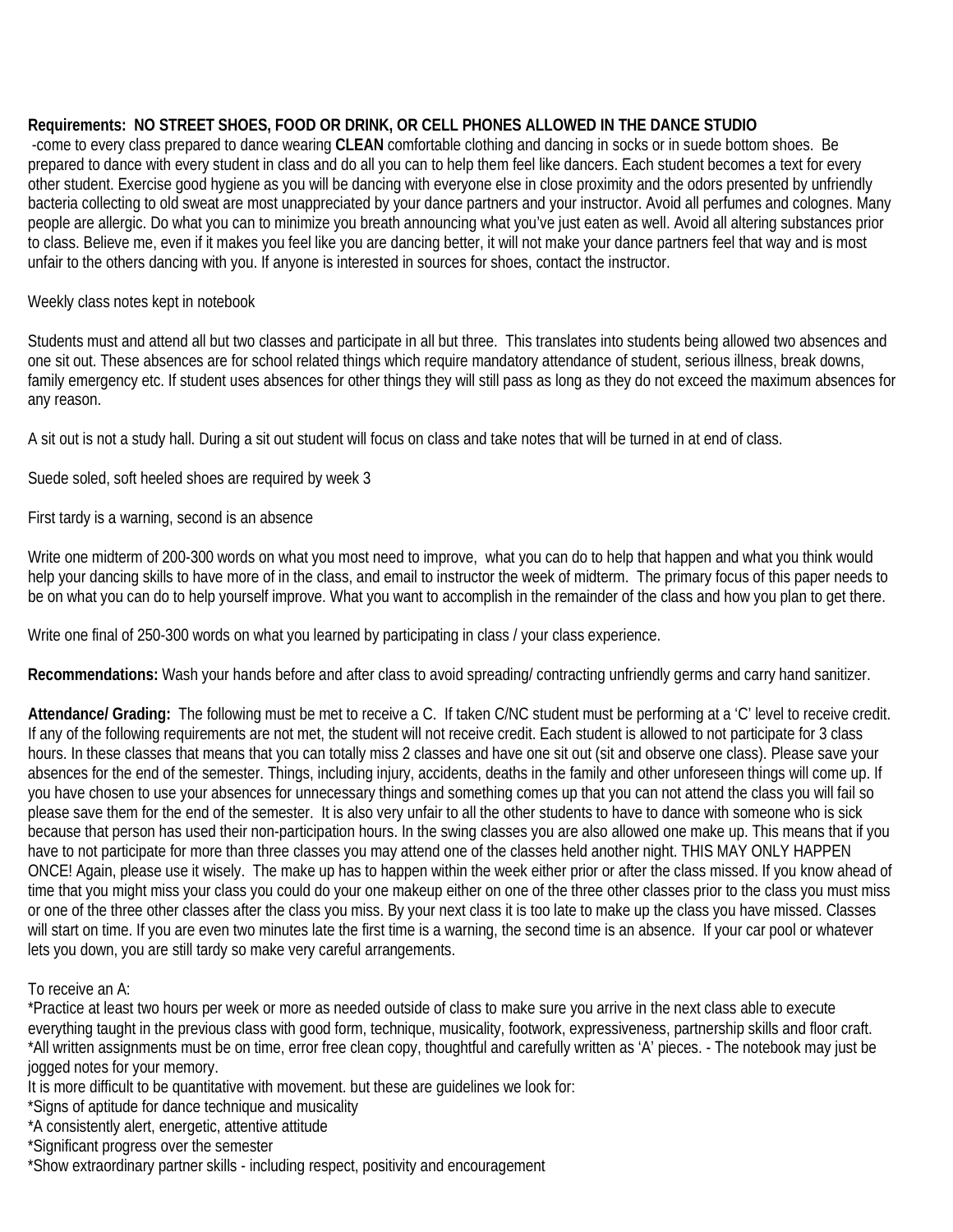\*Demonstrate swing dance skills at least among the top few of the class \*And, of course have fulfilled all the above requirements

Students who do not need the expressive arts credit are strongly encouraged to take it for c/nc as focusing on a grade can create anxiety that can in turn impede learning. I'd like to see you all relaxed and having fun while learning and good marks are very hard to get.

In addition the following applies to all Dance Technique classes:

#### DANCE TECHNIQUE CLASS REQUIREMENTS

#### Spring Semester 2017

- I. NO STREET SHOES, FOOD, DRINK OR CELL PHONES ALLOWED IN STUDIOS.
- II. Many Dance Technique courses satisfy the Expressive Arts Credit. To receive an Arts Credit, the student must enroll in the course for a traditional grade and receive a C or higher. Note: February 10 is the last day to change grade option to audit, submit override forms, add courses with electronic override, change variable credit, change grade options, or drop classes in CyberBear. April 3 is the last day to drop without Dean's signature. Official dates/deadlines: http://www.umt.edu/registrar/PDF/OfficialDatesDeadlinesSpring2017.pdf

#### III. ATTENDANCE IS REQUIRED AT THE FOLLOWING:

- A. ACDABenefitConcert: February 3-4 (Fri-Sat) at 7:30 pm; Open Space; \$5+ donation at the door
- B. Dance In Concert: March 8-11 (Wed-Sat) 7:30 pm, Montana Theatre; General Admission \$20/student \$16/ required students \$8. Tickets at UMArts Box Office
- C. Surge: March 25, 31, April 1, @ 8pm; March 26 and April 2 at 6pm UM Open Space, Tickets www.barebaitdance.org
- D. SpringStudioWorks: April 14 (Fri) program I at 6:30pm; program II at 8:30pm; Open Space Tickets \$5 at the door
- E. Dance New Works: May 2-6 (Tues-Sat) 7:30pm, Open Space; \$9 General Admission, \$6 required students. Tickets at UMArts Box Office

Your instructor MAY require attendance at additional concerts (see below), or choose to offer students a

chance to use attendance as make ups for absences. This is at the discretion of each instructor.

Kinetoscope: Screendance Film Festival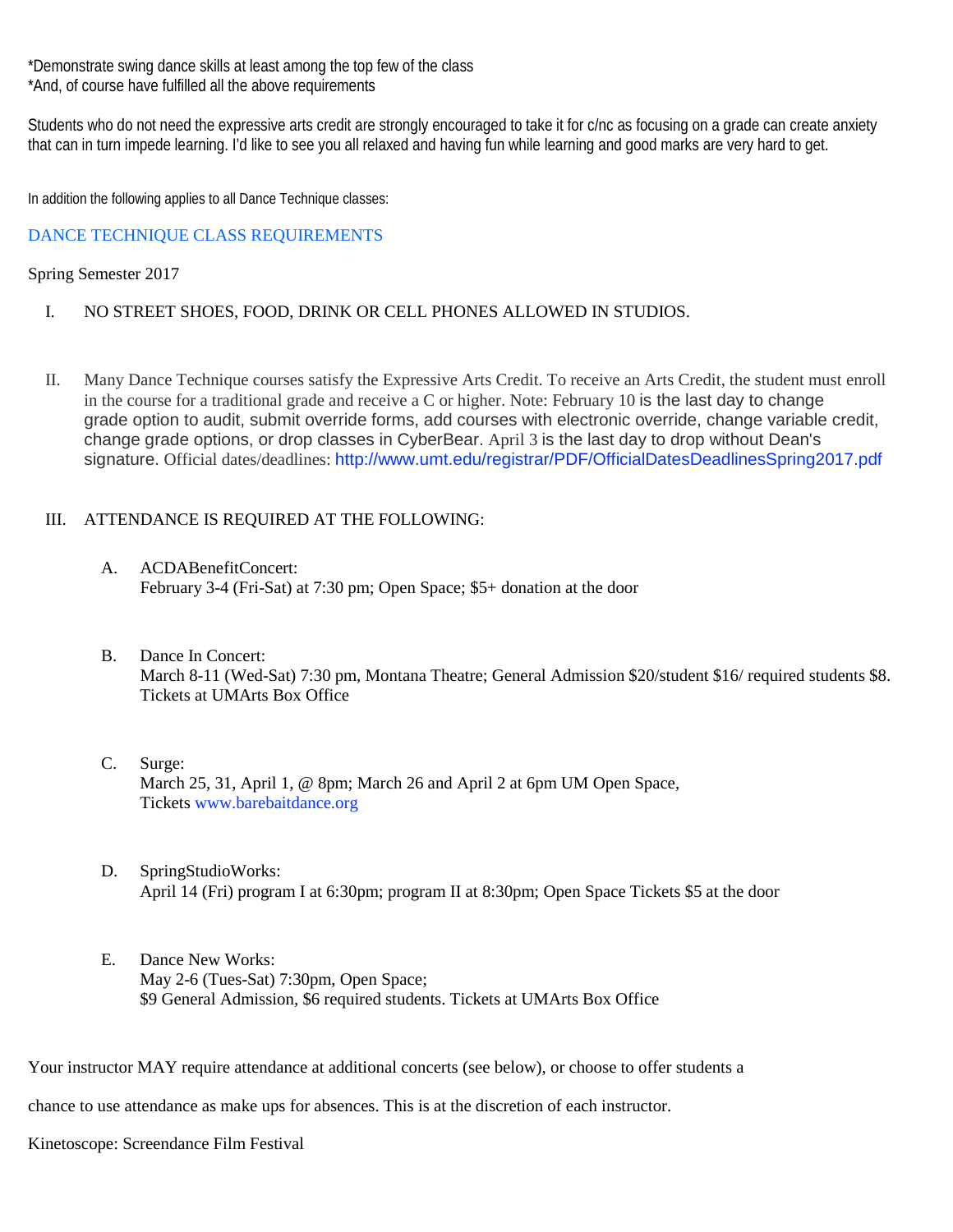January 28<sup>th</sup>: Screening A @ 4pm, Screening B @ 6pm, January 29<sup>th</sup>: Screening B @ 4pm, Screening A @ 6pm @ the Roxy Theater

49th Kyiyo Powwow

April 21-22<sup>nd</sup>, all day @ the Adams Center. For more information visit: http://www.umt.edu/events/#event|49th-annualkyiyo-powwow|2063

Your instructor will require a written critique, or something else of her/his own choosing. You will need to give specific examples to support your opinions, so take notes either during or after the concerts. Regardless of your assignment, as you watch, it will be helpful to think about the following:

1. To which pieces did you experience a strong (albeit positive or negative) reaction? 2. Regarding the choreography of each piece:

- a. What is the content, subject, meaning or movement idea?
- b. How did the movement/style of the movement support (or detract) the choreographic message?
- c. What is it about the movement/choreography/performance that inspired your reaction?

3. Your reaction to the performances of the dancers: expression and technique.

4. Your opinion on the theatrical elements: costumes, lighting, sets and sound score. Did they work with the choreography? Provide details to support your opinion.

#### ATTENDANCE AND GRADE POLICY DANCE TECHNIQUE

Attendance is important in any field, but vital in the field of dance. Learning to dance requires that your body do to pick up movement or generate your own movement by hearing about what happened from a classmate, watching a film of the dance or reading about it in a book. In other words, there is no way to make up the material you miss.

So, the Dance Faculty EXPECTS STUDENTS TO BE IN EVERY CLASS. However, knowing that unpredictable circumstances can arise, students are permitted two absences. Students may also make up two classes. Make-ups are determined by the instructor and may include: watching and writing a one-page observation of another dance class that is either a more advanced level of the style the student is studying (or a different style), or by participating in another section of the same level and style of the class.

#### AFTER YOU HAVE USED YOUR TWO ABSENCES AND TWO MAKEUPS, YOU WILL BE DOCKED ONE-THIRD OF A GRADE FOR EVERY ADDITIONAL ABSENCE.

#### GRADING:

quantifiable as it is in some other subjects, such as history or math. For this reason we do not have a point breakdown, but rather general guidelines.